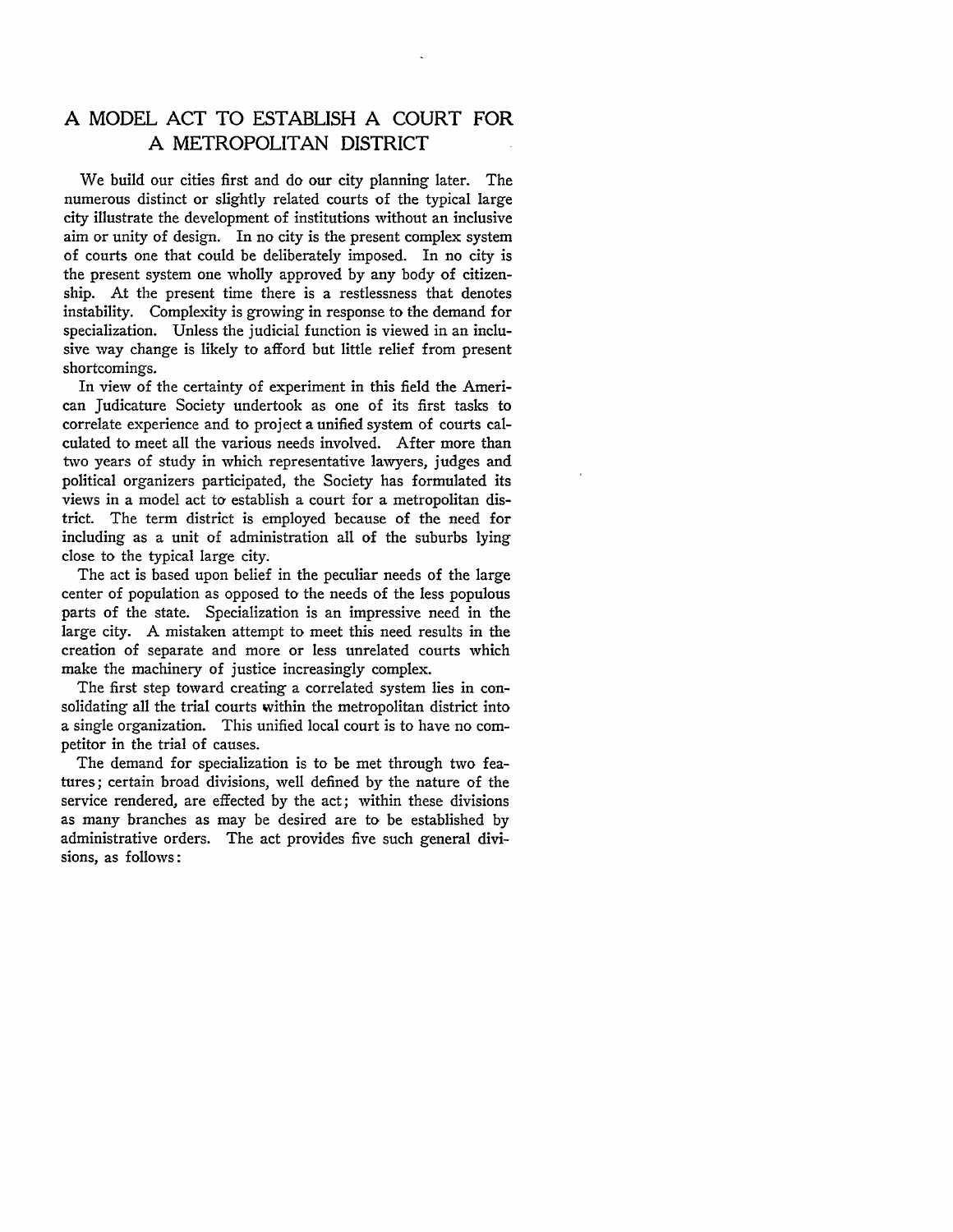*i. The Equity (or Chancery) division.* It is not intended by the creation of this division to-negative the worthy endeavor to merge law and equity. It merely recognizes as a practical fact the need for specially trained judges in the trial of causes involving the peculiar remedies which had their origin in the Court of Chancery.

**2.** *The Probate and Domestic Relations division.* No organized court can fail to provide specially for handling the offenses which undermine the integrity of the family. Offenses against minors, desertion, non-support, and certain similar offenses to be defined constitute together a body of causes which cannot be handled properly in police courts; they must be segregated in a division to which is given divorce litigation. The business of the juvenile court will also naturally be handled in the same division. It is the theory of the act that all these matters may well be handled by a division which has charge of probate matters.

*3. The Civil Jury division.* This department is sufficiently described by its name. To it would fall all the civil causes involving the use of a jury, and the need for specialization as between contract and tort causes is to be met by intra-divisional specialization.

*4. The Civil Non-jury division.* All the remainder of civil causes would be taken care of by branches of this division based upon executive orders and readily altered as circumstances indicate.

*5. The Criminal division.* Within this division such branches as experience shows a need for would be established.

In even the largest city five such general divisions would suffice; the small number and obvious character of each should prevent confusion in the public mind.

In a smaller city, one with twenty or twenty-five judges, three divisions might be enough, while with fifteen judges or less there might well be no fixed divisions at all. In such a compact body **.of** judges the government of the court, to be explained later, could rest upon all equally.

Within each of these divisions there can be as many branches as convenience may dictate. The branches should depend only on administrative orders changeable at will. Power to create such branches is contained in the provisions respecting the classification and distribution of the business of the division upon various separate calendars.

Our aim must be toward specialist judges as opposed to the present tendency to create special tribunals in which judges are

 $\ddot{\phantom{a}}$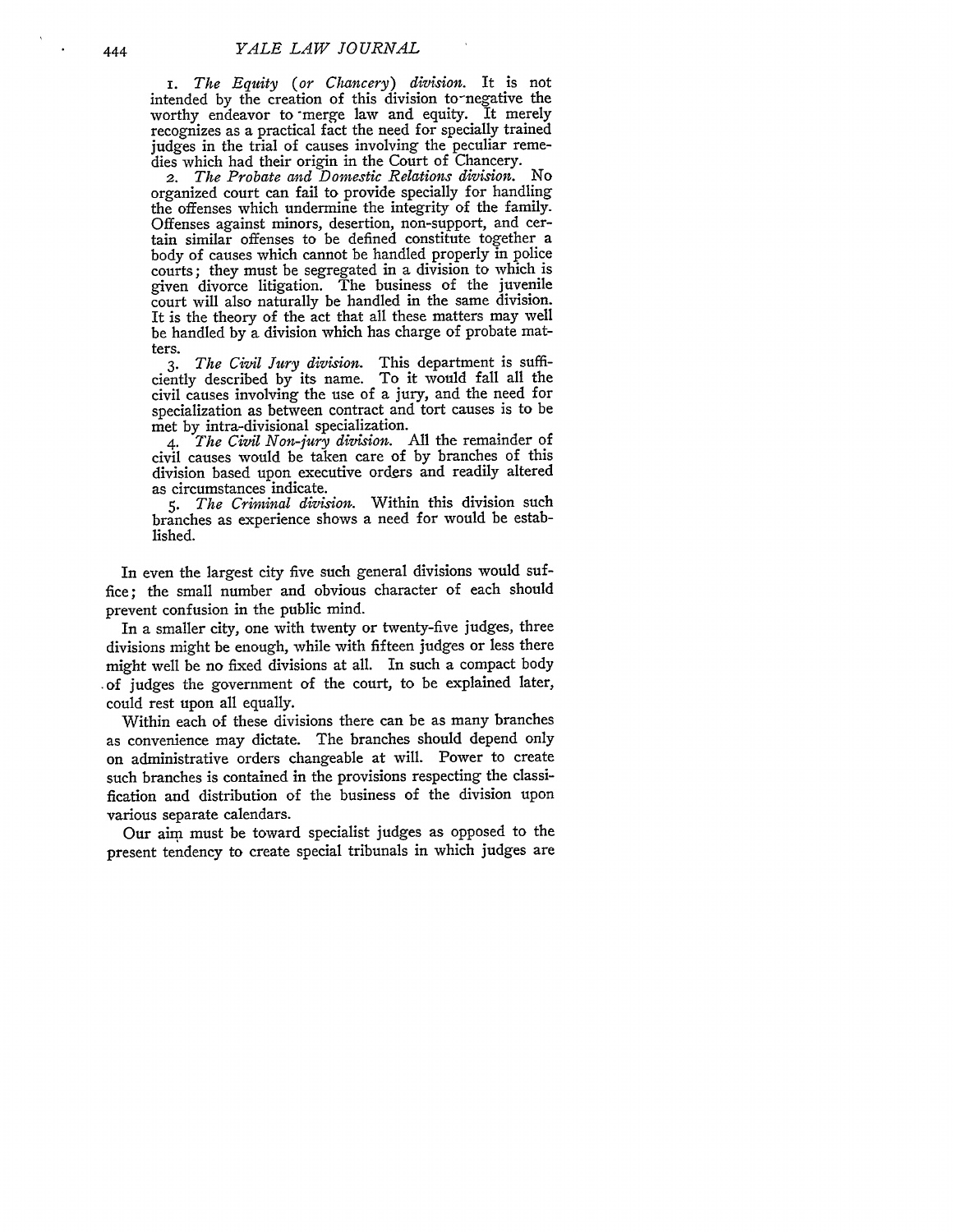placed with little or no reference to their individual capabilities. Genuine specialization is dependent upon the special training and personal qualities of the judge. Only by due recognition of these facts can we escape the waste of judicial experience which is to-day one of the chief and least excusable causes for inefficiency.

Such an organization will not run itself any more than an industrial organization devoted to such highly complex duties would run automatically. Conspicuous leadership is obviously required. In breaking away from tradition in an attempt to secure conscious and expert administration the tendency has been to jump to the other extreme and concentrate authority unduly. The Municipal Court of Chicago is the best example. In this court the executive is required to establish branches and calendars and direct the activities of thirty judges having a wide range of work, though not as wide as that presumed by the model act, for the Chicago court has no chancery or felony jurisdiction. Such concentration of authority implies extraordinary capacity on the part of the head of the court. Any model organization must be formed with reference to what may reasonably be expected of human nature.

A scheme for self-government of the metropolitan judicial machine readily presents itself. Each division must have its own divisional chief, or presiding justice. These presiding justices together naturally form the representative judicial council, or executive body. By so constituting the judicial council it has a representative constantly in every division and every division has a representative in the governing body.

It only remains to provide a chief executive who will preside over the judicial council and see that its will is executed. This official head of the court is called in the act the chief justice, in conformity with American practice, though president judge or some other title might be more fitting.

It is provided that the electorate shall choose the chief justice directly. The office is one calling for executive ability in preeminent degree and this is the characteristic which voters are best qualified to detect.

Whatever be the method of selecting associate judges, it is clear that so much depends upon the personality of the presiding justices, constituting together the central authority of the court, that they should be chosen from the entire body of judges by the chief justice. And there should be no traditional check upon such appointment for that would provoke politics within the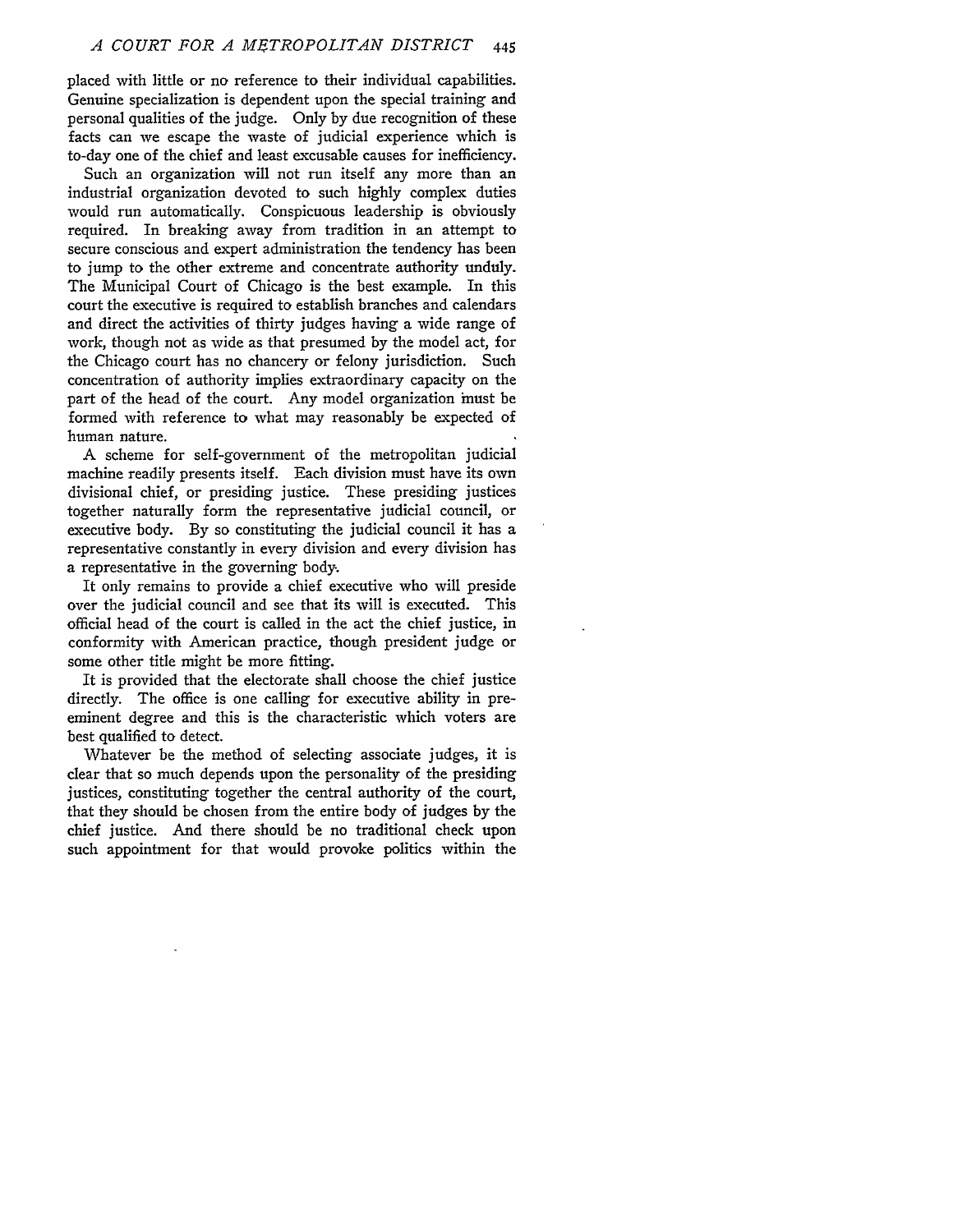organization. At the same time it is not desirable that the chief justice should be able to revoke the commissions of presiding justices at will. Such power would make the council a mere tool of the chief justice. To make the position of presiding justice irrevocable during the entire term of the incumbent would be equally unfortunate, for a new chief justice might find himself a minority in the judicial council throughout his entire term.

The act provides, a method which escapes the evils of both these suggestions. It gives to the chief justice the power to name a presiding justice for a definite term not longer than the term of the chief justice, who, being an elected official, would presumably hold for a term of four or six years. The newly elected chief justice would then have the power to make over the judicial council during his term but the presiding justices once selected would not hold at his pleasure. His power to alter the personnel of the-council in the course of time would give him enough of a hold to insure reasonable tractability, while the fact that he could not depose one of his appointees guarantees a sufficient measure of independence in the council. This arrangement should afford just that degree of poise between officials sharing a common responsibility which is requisite for harmonious coöperation.

Judges of the consolidated courts continue for the remainder of their terms as judges of the Metropolitan Court. They are to be assigned by the chief justice to the various divisions to the number specified for each by the act. The judicial council is permitted to change the number of judges in divisions if such becomes advisable by reducing the number in any division when a vacancy occurs in that division and adding one judge to another division.

While the need to assign judges to special work is paramount there must be a reasonable limitation as a guaranty to the associate judge that he will not at some time be arbitrarily removed from the work in which he has specialized. This is afforded by the provision that the chief justice may transfer judges from one division to another only with the consent of the presiding justice of at least one of the divisions to be so affected. This power of the chief justice is supplemented by a power to make temporary transfers of any judge (except presiding justices) for a period not exceeding six months, and to require any judge "who shall not for the time being be occupied in the transaction of any business assigned to the division to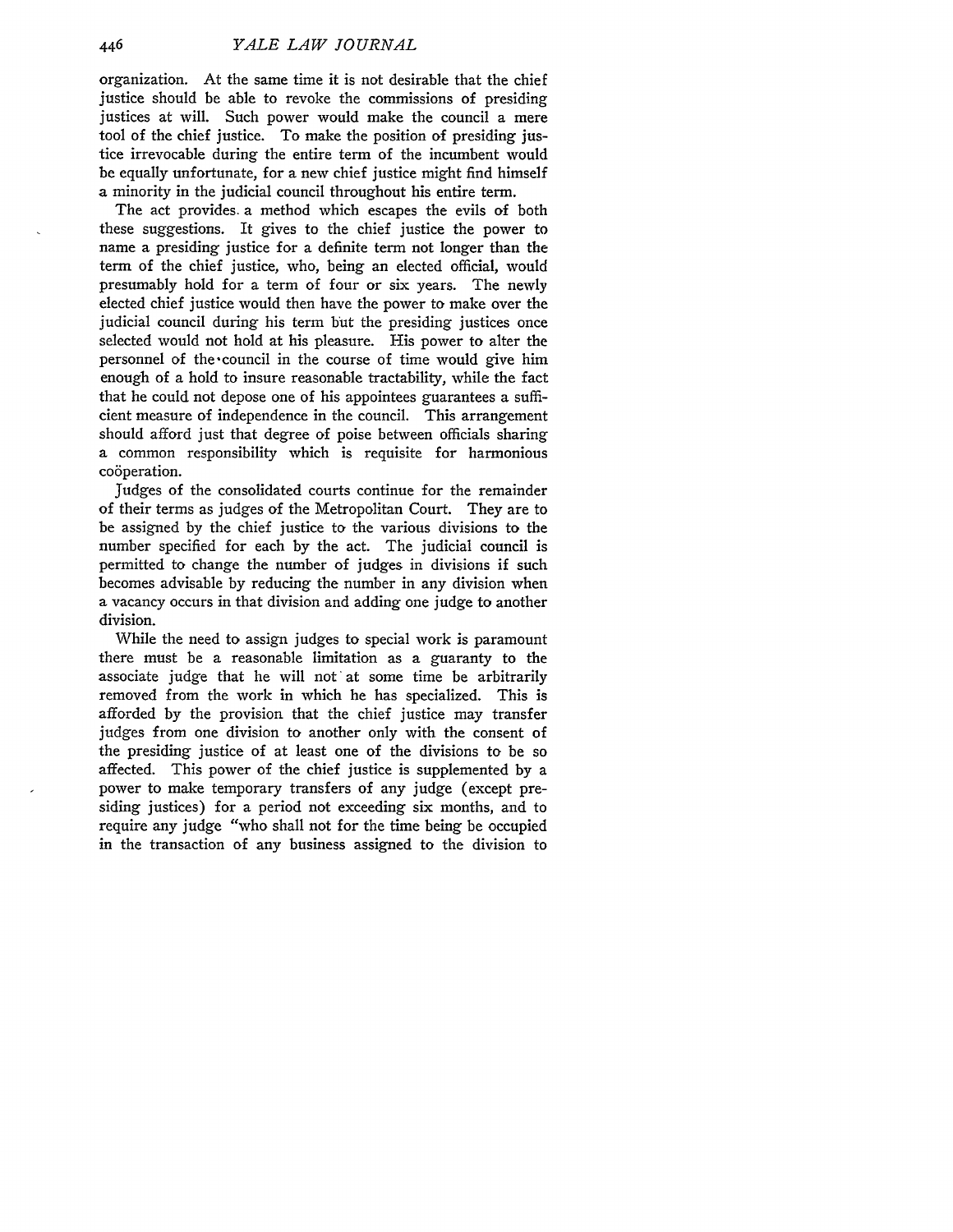which he may be regularly attached, to take part in the sittings of any branch or of any division" of the court. In this manner the right of the individual judge to work in the field for which he is best fitted is protected and at the same time the exigencies of administration are met so that there will be no congested branch as long as there are judges not fully occupied.<br>Assignment within the division rests with the presiding jus-

tice of the division, subject to the right of the chief justice to exercise this power, and it is effected as a practical matter under<br>a section which gives the presiding justice the power to classify the business of his division and distribute it "upon different calendars, to be called **by** different judges, as he shall deem proper and expedient."

In such manner is specialization according to a definite and responsible management made possible. It may extend to the most minute degree so that every judge has a special calendar, if desired. At the same time the judges constitute a fluid working force which can be directed from time to time in such manner that the court will be always working at its maximum of output.

At the present time the rural distinction between judges and inferior court judges persists in every American city. It is plain that any division of the working force into two classes of judges, one to have limited judicial power, prevents the flexibility that is necessary to the highest efficiency.

The inferior court is a necessary outgrowth of primitive conditions. In communities having only a small amount of judicial business economy requires an inferior magistracy because the small cause cannot stand the cost of removal to a distance, nor can it, in many instances, permit of delay.

The reasons for a departure from custom in the large city may be stated briefly as follows:

> **i.** The historic division between general and limited jurisdiction rests upon economy of administration. In the large city the reason has ceased to exist. The only true economy lies in getting a right and lasting adjudica-<br>tion in the first instance and this requires exceptional men. **A** very small percentage of appeals destroys the economy of employing inferior judges. In so far as our present judicial hierarchy in the large city is a negation of this principle it must be destroyed. **2.** It is to-day impossible to say what is the more

> important work in a city court, but it may be observed that the judge sitting in the criminal court of first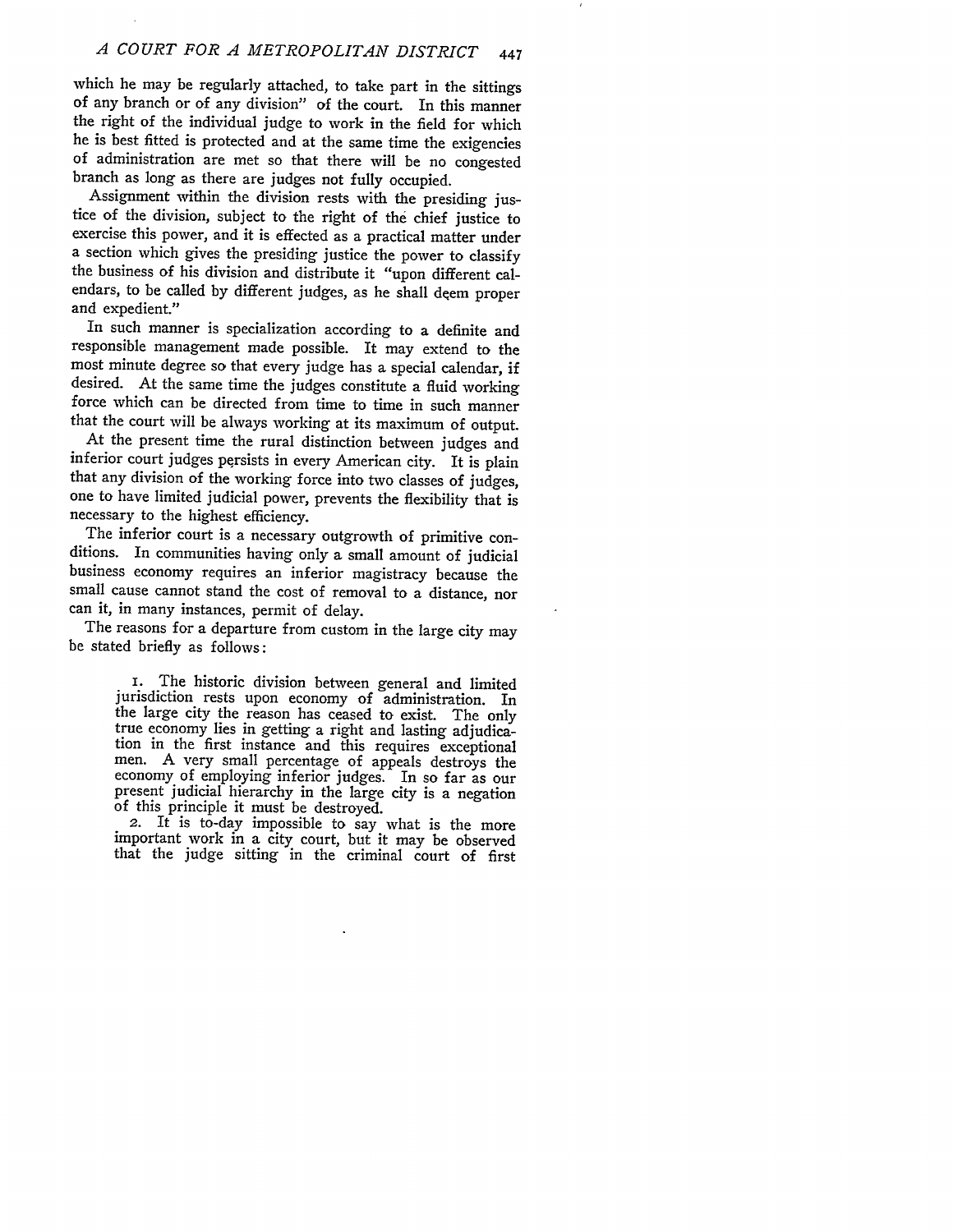instance, receiving the pleas of youthful offenders, occupies a most important rôle from a civic and social standpoint. Inferior personality in this field means a failure of civilization.

**3.** It is unwise to say that the hearing of small claims is a petty branch of judicial business for the great mass of people who have no other causes. Failure to provide a judge of character and standing drives such litigants to a formality of trial which makes efficiency impossible.

4. Causes, are 'likely to partake of the nature of two or more classes and efficient adjudication requires handling of the greater with the lesser issues. Many of the causes of a domestic relations branch are seemingly trivial but some require divorce jurisdiction for a solution. The judge of limited jurisdiction is prevented from doing a judge's full duty in these causes even if he be not inferior in personal ability.

These considerations have resulted in giving every judge of the Metropolitan Court complete trial jurisdiction. The fact remains undeniably that some branches of the work require less training than others, that judges will vary in capacity, and that the distinction between those of brief experience and those of long training will exist in the judicial field as in all others. Recognition is given to these necessary conditions by providing two classes of judges to be known as senior and junior judges.

A very practical reason for doing this arises from the presumption that the merging of all the courts of any city will involve bringing in a number of judges previously sitting in inferior tribunals. These judges have received smaller salaries than judges of full trial jurisdiction. The proposal to raise their authority and compensation en- *bloc* would arouse great opposition. The position of junior judge permits of their inclusion and subsequently the character of work which they will engage in will depend upon their assignment by the head of the court. It is reasonable to suppose that many of them would develop qualities entitling them in time to the highest places in the court. By giving them full trial jurisdiction they are made available for such service as they may become qualified to render. On this point it is well to quote from the note to section five of the act:

> "Where there is a large volume of judicial business of all sorts to be handled by a large corps of judges and the judicial business differs widely in character, a great deal of it may be satisfactorily done by younger men of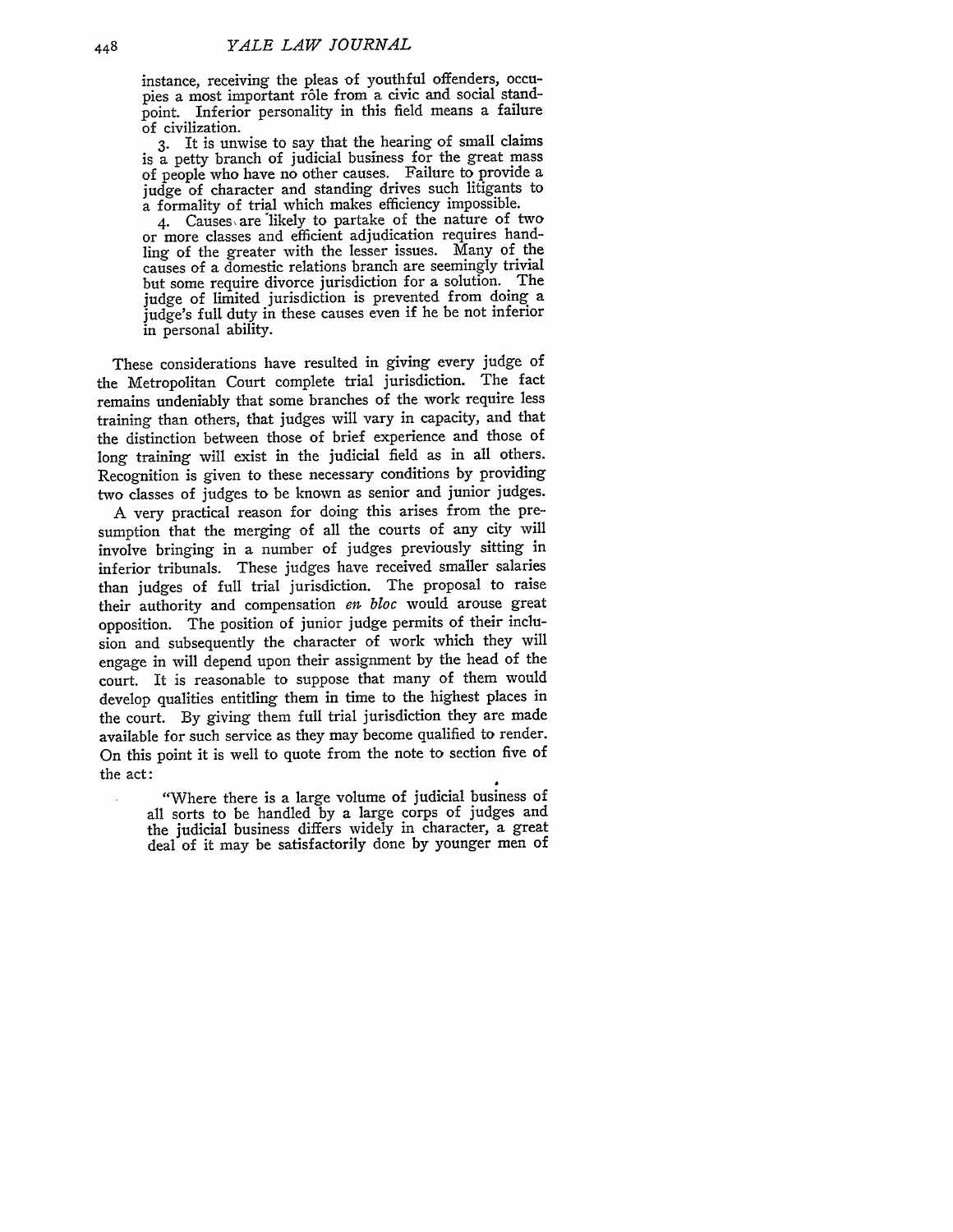less judicial experience who start at a less salary and commence with the handling of the less difficult, the less responsible and often less agreeable work, with a view to developing a capacity for handling the more difficult, more responsible and often more agreeable business of the court. The situation is not different from that in any executive office or in a firm with a large number of partners. No one thinks of paying the same salary to all the members of an executive force or dividing all the profits equally among. all the partners. The principles which obtain as a matter of course in the organization of a private enterprise apply to the public business of administering justice in a metropolitan district with a large corps of judges and an enormous volume of judicial work.

The saving of money spent in salaries is not the only reason for having junior judges. Human nature is such that it needs the stimulus of possible promotion. To give a man a position in which he is to stay for the rest of his life with no promotional steps ahead which he may compete for is to discourage endeavor and stifle ambition. This is recognized in every business enterprise. It is recognized in the large firms having many partners. It is of the utmost importance to recognize it in the organization of a corps of judges.

The whole matter may be thus summed up. To give all the judges the same salary at once is to overpay some and underpay others. That course is demoralizing to the worker. It ignores the fact that men need to strive for promotion which is fairly within reach.

It should be noticed that the plan of having senior and junior judges does not in the least interfere with the plan of requiring the best and most highly paid judges to hear the less difficult and less agreeable class of judicial causes. It does contemplate that when the best men in the court have heard such causes and established the best methods and rules for administering justice in them, younger men with talent, but with less judicial experience, shall handle them."

There is a considerable amount of work now done **by** judges which could as well be done **by** assistants but lack of organization has prevented the intelligent employment of such assistants. In some states the use of masters resulted in such dissatisfaction that the very word is anathema and the entire subject is obscured. The trouble was due to a delegation of the essential judicial function to the assistant. The diffused and uncertain responsibility resulting from this practice is rightly condemned. But all that is required to permit the court to avail of the obvious benefit of judicial assistants is to prevent abuse of the system.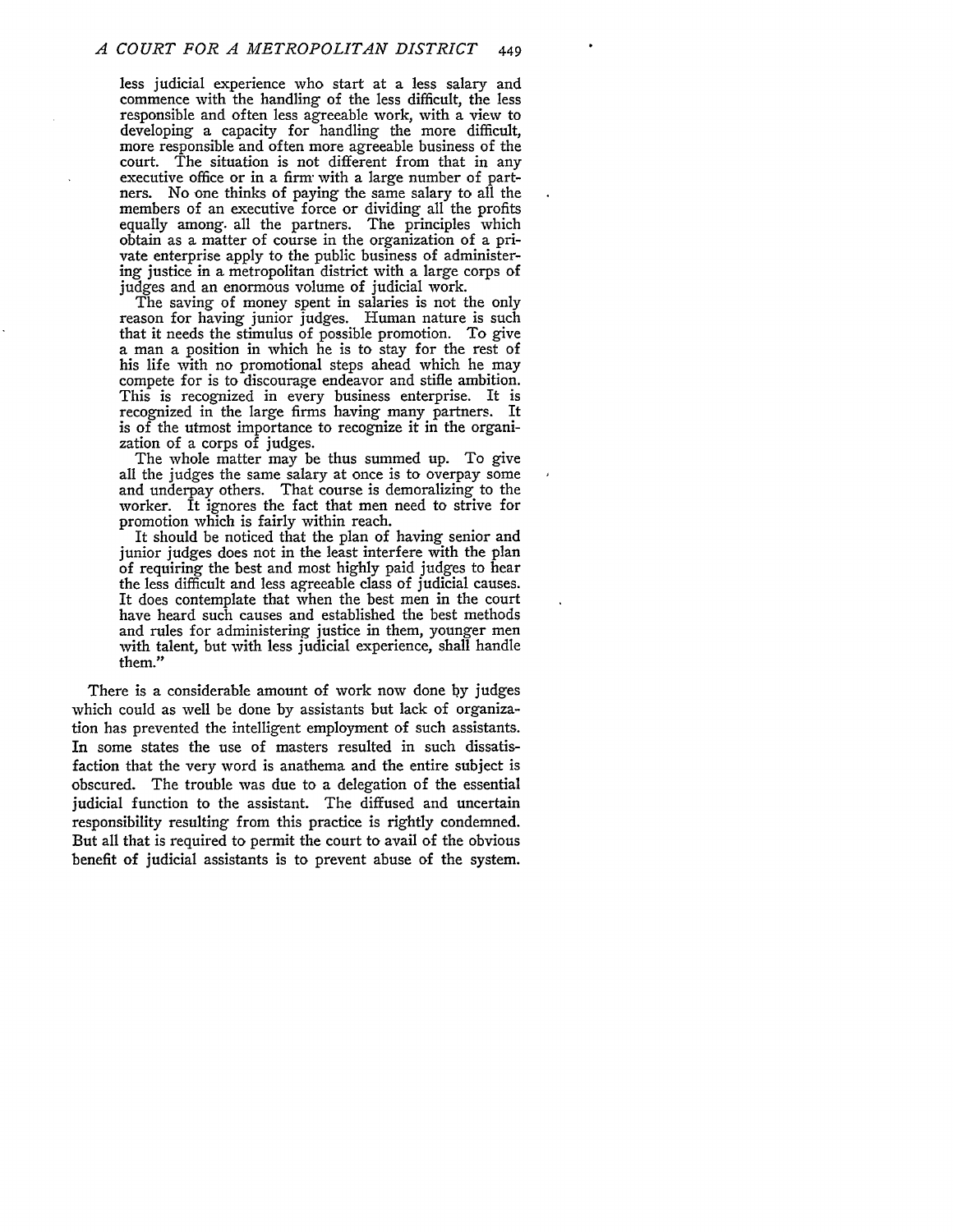**A** great deal of the time of the judge, who, as a **highly** trained expert should concentrate his energies on strictly judicial work, can be saved if the ministerial part of the work is performed **by** a trained assistant. In an organized court it is readily possible to curb any tendency toward evil. The faults frequently attributed to referees will also disappear when they are specialists attached permanently to an organized court and subject to supervision and discipline.

In the act these assistants are called masters at the risk of attaching to the position the ancient odium. The name "assistant judges" would probably lead more directly to misapprehension of their functions. The important matter, regardless of name, is to relieve judges of ministerial work and conserve their energies for the more difficult rôles not easily filled.

The act provides that there shall be attached to the Metropolitan Court such number of masters, not exceeding a stated maximum, as the judicial council shall determine, and that they shall perform such duties as are prescribed **by** the act or **by** any rules or orders of the council. This permits of the use of assistants who will increase the working capacity **of** certain judges and who will develop a high degree of efficiency within a narrow field, but, **by** reason of steady employment and long tenure, will be obtainable at a salary considerably less than that paid a junior judge.

There are two features of the act of great importance which rest upon well settled, though recent experience in organized city courts in this country; these are the compiling and publication of statistics, and the meetings of judges. The only courts in the country which are keeping and publishing statistics are the few recently created municipal courts; the general lack of records and information has been considered one **of** the greatest shortcomings of American courts as compared with those of all other countries.

The facts concerning the work of the courts are greatly needed as a basis for social and criminal legislation. Without them we grope in the dark and many a weird enactment attempts to **fill** an imagined need. The lack of consistent data prevents the judges themselves from seeing their function in an inclusive way. It results in much unmerited criticism of judges. Without recorded data there can be no definite standards of accomplishment. Courts operating without statistics are like ships bound for an unknown port over uncharted seas.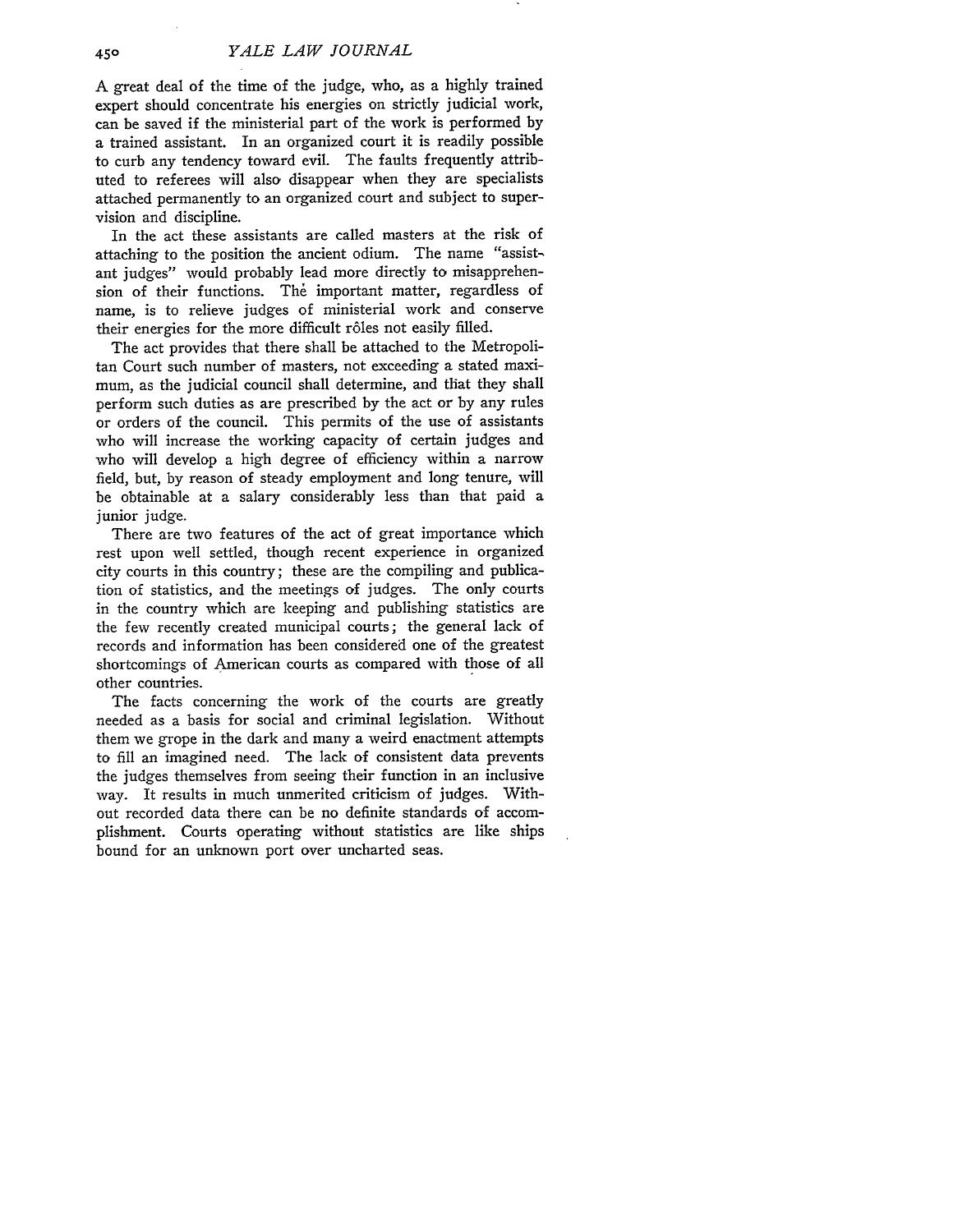The chief justice is made responsible in this act for compiling records, for he is required to submit at the annual meeting a report which shall contain full statistics concerning the business done by the court and by each permanent division for the year ending January first next preceding, and the state on that date of all the dockets. The data shall be collected under the five following heads: litigation, efficiency of personnel, social, criminal, and financial.

The chief justice will presumably receive weekly or monthly reports from presiding justices which will keep him in close touch with every branch and afford data for the judicial council to rely upon in its general supervision of the court.

The annual meeting brings together all of the judges for a general survey of accomplishments and a discussion of any matter whatsoever pertaining to the administration of justice. Judges of divisions are required to meet at least once a month except in August. "At such meetings the judges of division shall receive and investigate, or cause to be investigated, all complaints presented to them pertaining to said division and to the officers thereof and shall take such steps by law as they may deem necessary or proper with respect thereto."

It is difficult to exaggerate the importance of meetings of judges to whom are given responsibility and authority. Out of such meetings grows that *esprit de corps* which must be realized if courts are to function in a conscious, uniform and impartial manner. The experience and the conscience of the best equipped judges becomes the property of all. Methods of administration are standardized and made impersonal. The judge who is following a practice objectionable to the public or to his colleagues is brought into line when he must defend his conduct before qualified critics. At the same time it affords to every judge a criticism which is expert, open and fair.

The solidarity thus obtained gives judges a needed protection against unfair attacks. The bulldozing politician is made to realize that he is opposing a strong institution instead of a single judge so that the independence which is wholesome is insured. The litigant with a grievance, whether real or imagined, is given a privilege to which he is entitled and which goes far to bring the public into sympathy with their judges.

Of course the public will have opportunity to make complaint at any time to the chief justice or judicial council. This is a necessary and proper privilege. Its work in practice has been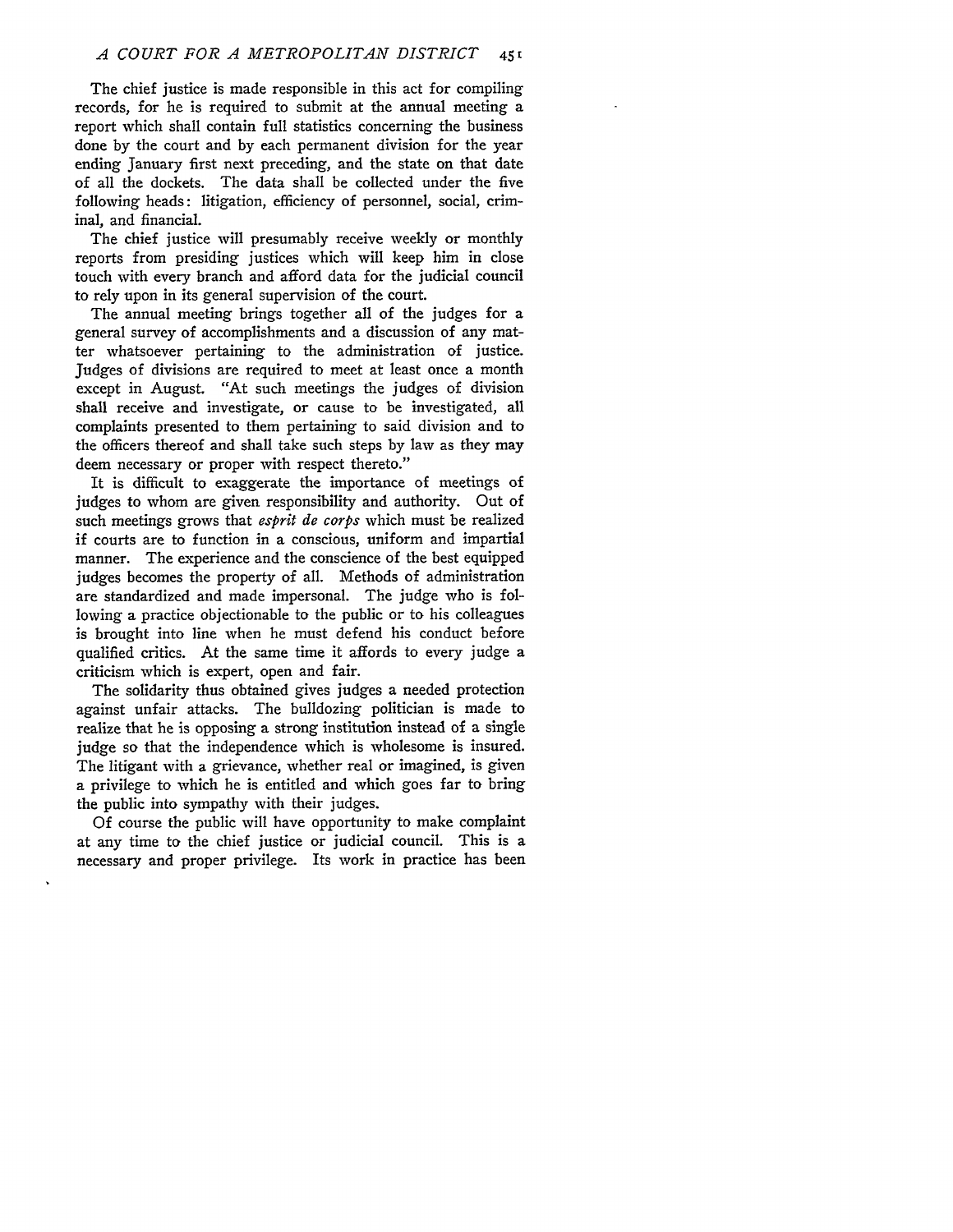thoroughly demonstrated in organized municipal courts now in operation in a number of cities. In no other way can the confidence and approbation which the work of faithful and competent judges deserves be secured on a broad democratic basis.

Taken together the meetings and statistical records constitute a great self-disciplining force. They make the court sensitive, on the one hand, to intelligent public opinion, and on the other confer upon the judges the solidarity and power of a strongly knit and successful organization.

The history of organized courts is not yet ten years old but it has already demonstrated an unexpected possibility for inventing economical and efficient methods of administration. The Municipal Court of Chicago, for instance, has a dozen specialized branch courts, created by executive order, and filled by special assignment. The most striking instance of invention in the field of judicial administration occurred in the creation of the branch court of Domestic Relations. Formerly a variety of criminal and quasi criminal causes, not supposed to be related in character, were dealt with in a number of out-lying police station branches. These causes all related to the integrity of the family. When they were put on a single calendar and heard at a central and specialized branch by a selected judge, consistent and remedial action became possible for the first time.

An interesting example is afforded by the Speeders branch of the same court. Offenses against automobile laws and ordinances could not be treated consistently when they were in the hands of a dozen separate judges sitting in scattered police courts. The instinct of the judge to keep uppermost the general public's right to have a rigid enforcement of law was too often ridden down by the pressure which the individual offender was able to concentrate upon this outpost of the court. The certainty of punishment which is the first essential to secure obedience to law was lacking.

When all such cases were brought in the new centralized court the offender found a judge selected for the work and shouldered directly with the responsibility of making life safer on city streets. Immediately fines became large enough to accomplish their purpose. The influential offender and his alderman found themselves inferior to the morale of the court.

There is a lesson in this bit of history. All over the country we grieve over lawlessness, even when participating in it. Adhering to the theory of government by laws and not by men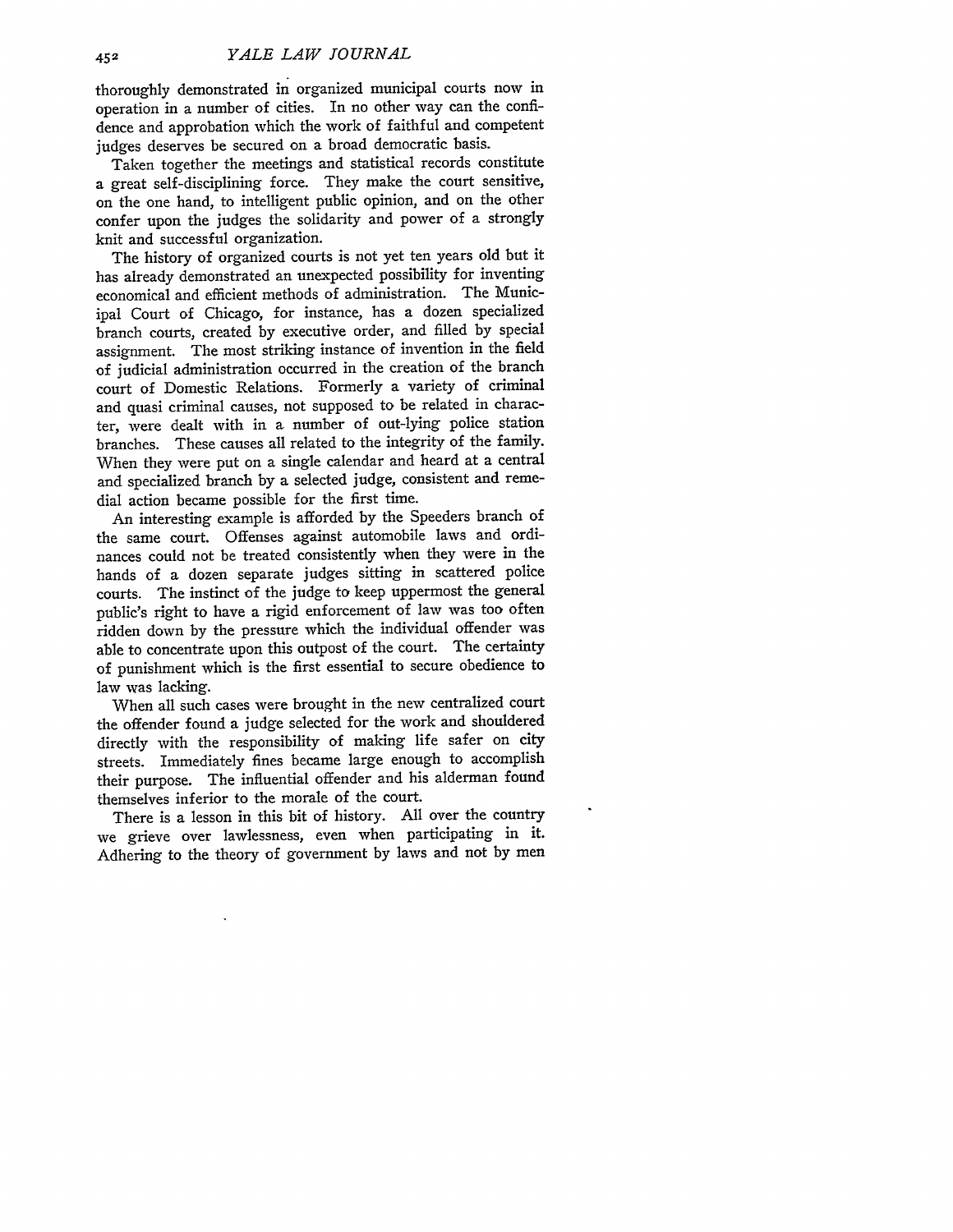we pile statute on statute, and penalty on penalty, until our acts and ordinances make a body of law impressive in bulk and increasingly impotent in execution.

The act recognizes fully the present widely accepted belief in the need for home rule in the judicial establishment. In both code and common law states a great body of statutory procedural rules has been evolved. These rules are presumed to suit equally well the courts of the city and those of rural counties. In states largely rural in character fair success is still observable under this system, especially where the citizenship is of a relatively high order. In the larger cities the system most clearly shows its defects. Legislatures composed mostly of country members are peculiarly unfit to lay down regulations to city courts. The tremendous growth of statutory rules is due to the absence of direct and responsible administrative control on the part of courts. The result is inevitably a lowering of the power, the dignity, and the responsibility of the judicial office.

City courts must have a large measure of home rule. They must be able to recognize local needs and alter rules to meet changing conditions. The work is too delicate to permit of success at the hands of an inexpert body. There can never be that measure of responsibility essential to successful adjudication and to the dignity of the judicial institution until judges have the power to make the lesser and more numerous procedural rules fit the needs of administration.

On the presumption that such a metropolitan court will be established in a state which has not restored to its courts this ancient prerogative, the act confers rule-making power upon the judicial council of the new court. The assumption is that a short practice act, embodying the more important and seldom altered rules, will be enacted at the same time as the judicature act proper, and that a schedule of rules will be adopted as the first rules under the act. The power to alter and amend the schedule is conferred upon the judicial council.

Of course the greater part of existing procedure is suitable and this, though abolished as statute law, remains in' force as rules of court, until the judicial council shall see fit to alter it. Only the statutory procedure in conflict with the short act and schedule of rules is abolished. The transfer can be made with a minimum of inconvenience. A great deal is gained from the mere fact that this body of existing procedure, already in force, and not disturbed, is restored to the court's authority.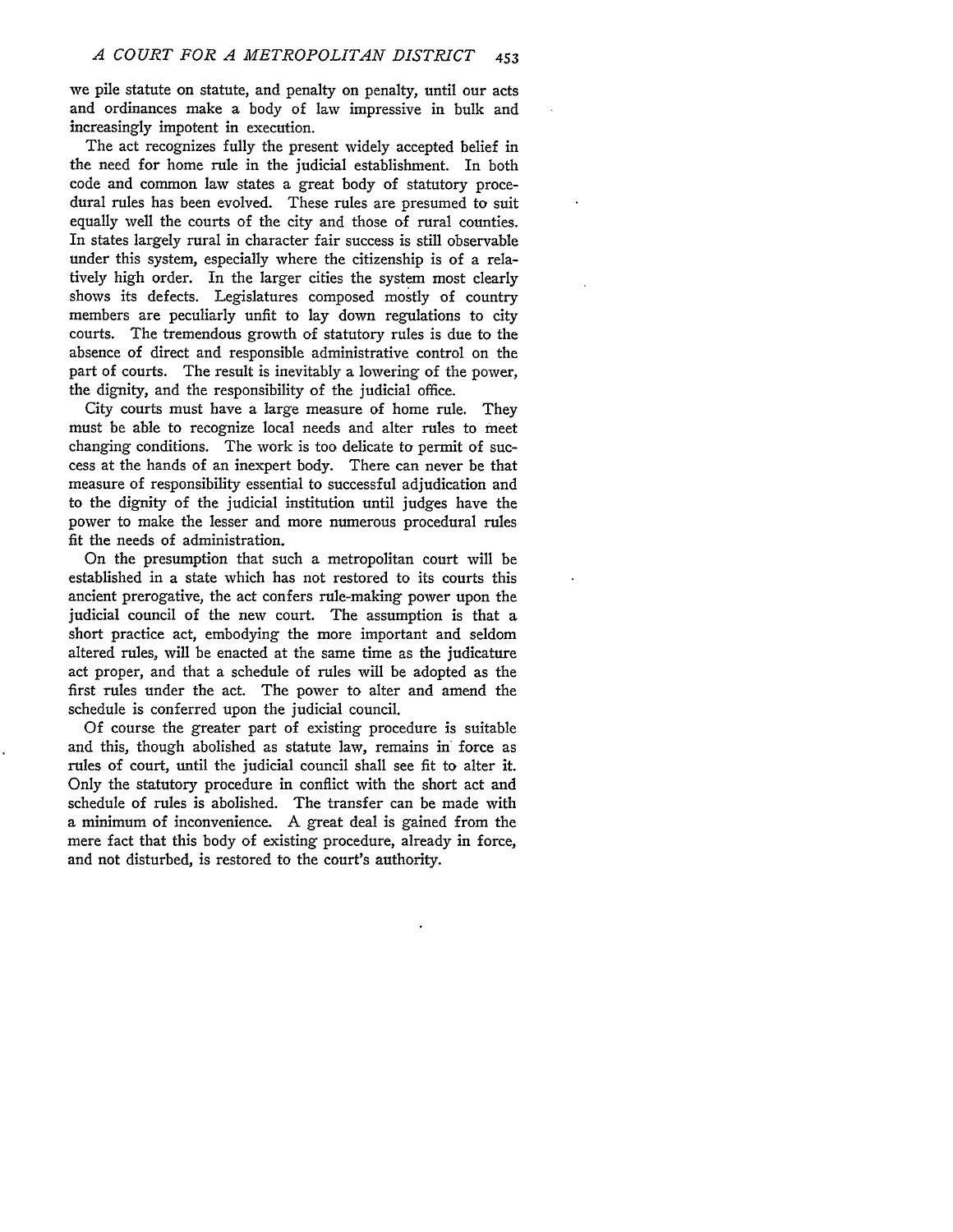The legislature of course is not to be deprived of its ultimate authority but there is ample proof in support of the expectation that this body will exercise restraint once the control of rule making is placed in expert and responsible hands. Considerable formality is involved in the altering of procedure by the court. Notice of the proposal to make any rule must be published at least forty days in advance and copies of the proposed draft are to be furnished at a small fee. Any person may offer suggestions in writing. The rules, unless an emergency exists, are to take effect on August i after the time of making them. The actual operation under this power will doubtless mean participation by a committee of the local bar association.

The act consolidates all clerks' offices and provides for a single clerk to be appointed by a majority of the judicial council and to hold at the pleasure of the council. A central clerk's office and branch offices shall be established at such places as the council may by rule determine. The chief justice is given power to make regulations with respect to the appointment, removal, and duties of persons to keep order in the various branches and in any other matters necessary or incidental to the use or management of the court.

For the benefit of cities not already suitably provided there is a chapter of the act providing for jury commissioners.

An interesting provision is found in the chapter on salaries whereby increased pay follows the normal increase in efficiency arising from experience. The minimum salary of the new judge is increased by **\$500** a year for every three-year period until a maximum is reached and the same provision applies to the salaries of masters.

A simple pension system is provided; upon reaching the age of sixty-five years, a judge who has served ten years may retire on half pay; at the age of seventy, after twenty years' service, he may retire upon full pay. Any judge entitled to retire under these terms may be so retired at the option of the judicial council for the good of the service.

Penalties are provided to prevent any judge, master, clerk or employee from soliciting any assessment or contribution for political purposes or from making any payment or promise for such purposes.

Such a judicature act could not be adopted in any state without constitutional change; nor could any organization worth serious effort be effected in conformity with existing limitations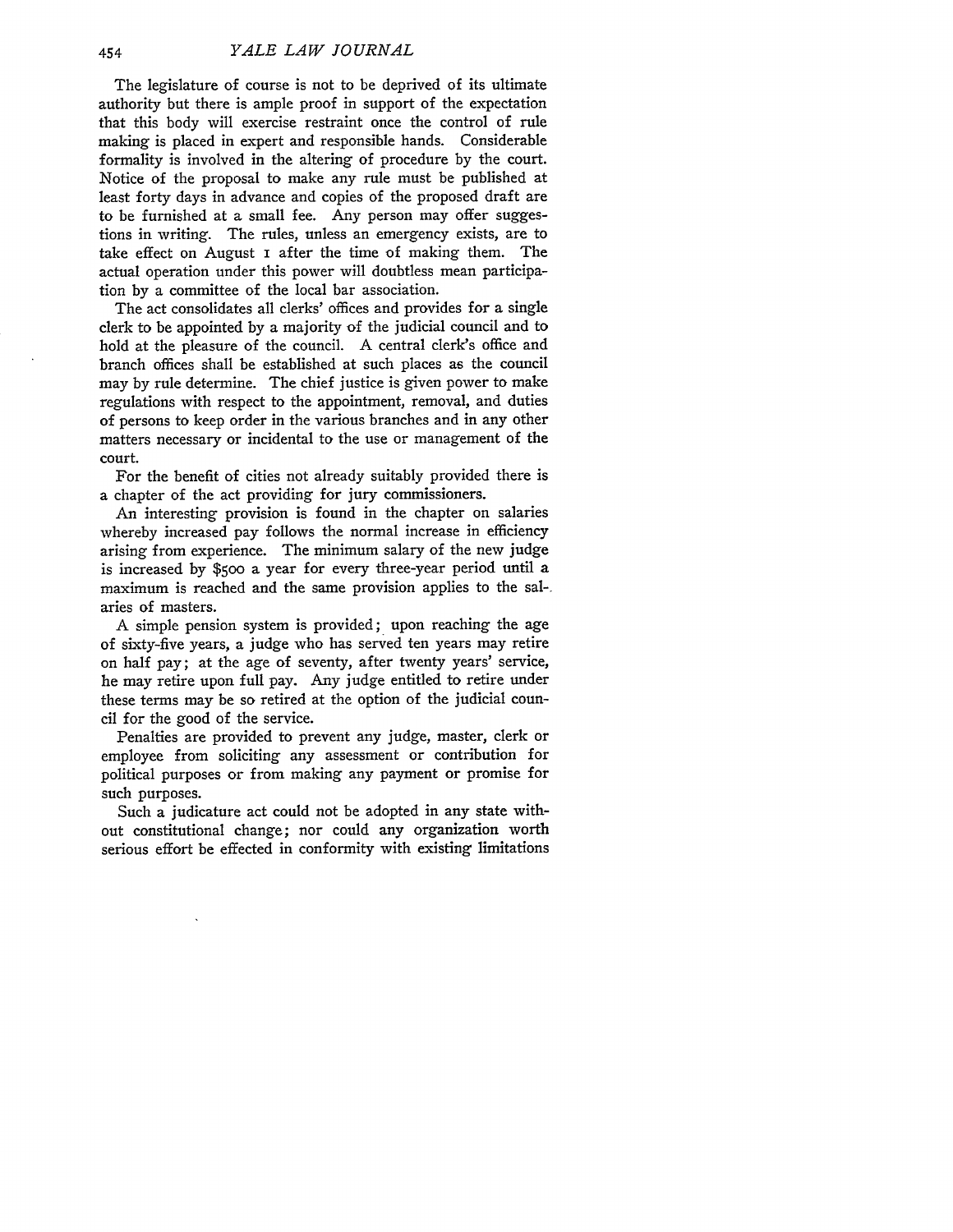in the organic law. The conflict is an obvious but not necessarily a deep one, for the proposals are not hostile to any constitutional principles. They are balked not by the spirit of any constitution, but by its minor petrifactions.

The Bulletin contains suggestions concerning the most convenient method for instituting such legislation in connection with a constitutional amendment and the act is in fact made a schedule to a proposed amendment.

The foregoing brief description pertains to the revised act as published in Bulletin IV-B, American Judicature Society. The parts relating to the selection and retirement of judges, upon revision, were published separately in Bulletin IV-A. The organization features of the act are not dependent upon any particular method of selecting judges. In this field local traditions and prejudices are strong. In some states there is entire satisfaction with a system of appointment by the governor, either for a stated term, or for good behavior. In other states the elective plan is affording such a degree of satisfaction that there is no need to suggest a departure and at any rate the scheme of organization should not be made to wait upon political reform.

These matters are discussed at length in Bulletin IV-A. An important point is made in showing that the appointive and elective systems, as at present in use, do not by any means comprise all the possibilities of the situation, nor do either of them meet the desideratum of having trial judges selected by an expert (i. e., one entirely competent to weigh the varying talents of available candidates) who is also responsible for the due administration of justice.

It has been impossible heretofore to formulate such an idea for the reason that we have never had any person so responsible. But with the coming of the organized court there exists necessarily an executive head to whom the public may look for satisfactory administration. The way to make his responsibility most definite and constructive is to give him a considerable share in the work of selecting judges.

One of the plans given statutory form in Bulletin IV-A provides that the chief justice shall be elected for a comparatively brief term, as four years, and that he shall appoint to fill vacancies occurring during his term. The motive of the chief justice to surround himself with capable judges acceptable to the public and qualified to make his administration successful would be infinitely greater than the force which leads governors to make wise selections.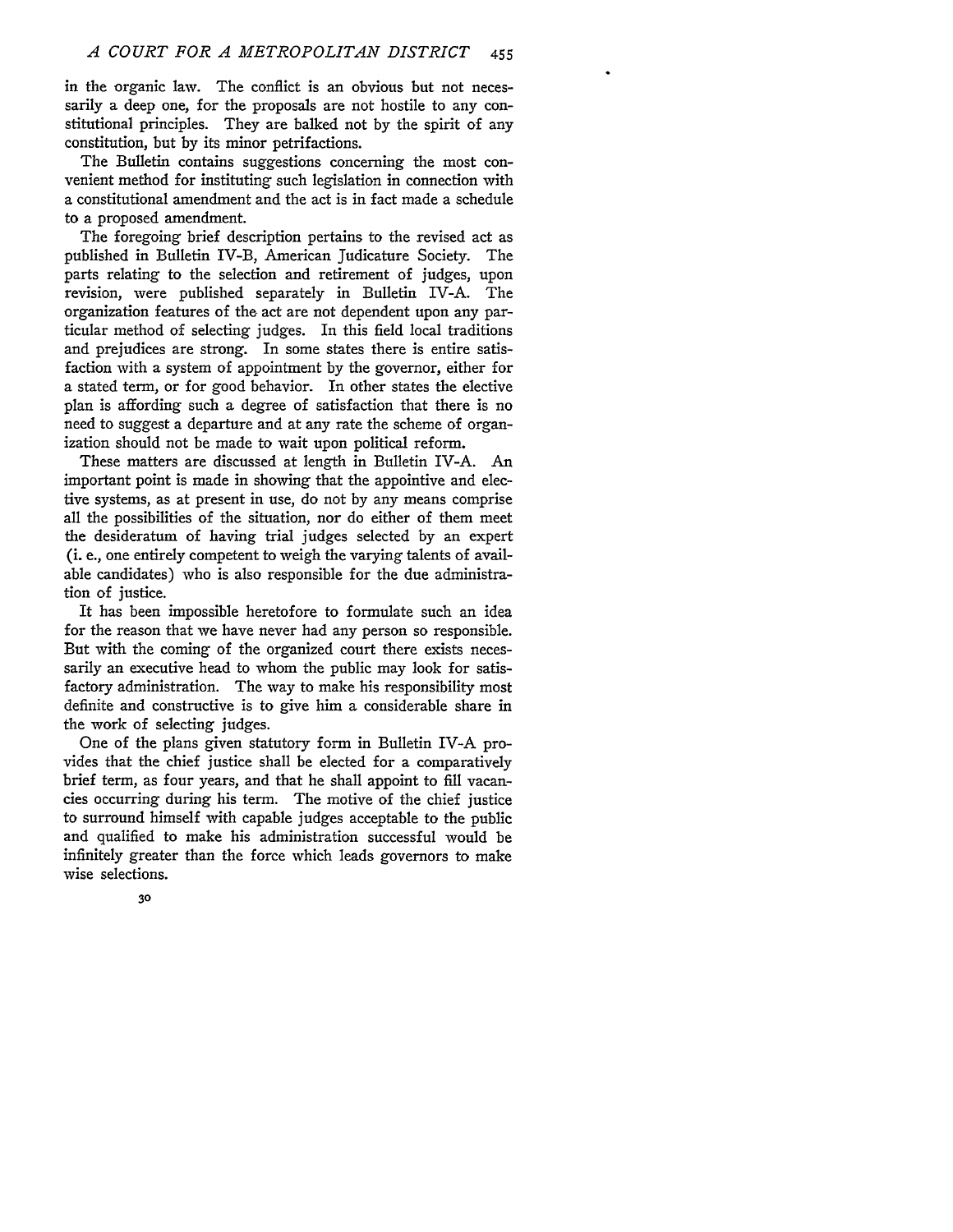In a large city there would be normally only a few such appointments during the term of a chief justice because vacancies would occur less frequently under any reasonable form of tenure as soon as selection were expert and because the absurd waste of judicial experience now common under the elective system must be done away with.

It is quite impossible for us to conceive of an appointing power without a check and yet a check of the customary sort would doubtless be accompanied by log-rolling. The murky ways of politics may be avoided by an ingenious check which limits the chief justice, for part or all of his appointments, to an eligible list of candidates. According to this plan there is a public list of lawyers receptive to judicial honors double in number to the sitting judges in each division of the court. Names are put on the eligible list by the judicial council as vacancies occur.

Such a list would doubtless contain the names of the most able lawyers available to public service; it would impose a sufficient check upon the appointing power and yet not unduly limit the reasonable freedom of the chief justice.

In the present half-organized and chaotic condition of the bar of a large city such a list would be like ballast in a cranky ship. The list would constitute a roll of honor, twice as numerous as the local bench, and its members, chosen presumably from the most active practitioners, would prove friends of the court in a very practical way.

With a suitable form of selection and subsequent administrative leadership there would come before long a degree of public confidence now lacking so that acquiescence in long tenure would be the natural development. Meanwhile a people used to passing frequently upon judicial candidates will want to preserve this custom. To meet this demand it is proposed that appointments shall be for a definite probationary period. A confirmation by popular vote after probation would serve to continue the incumbent for a longer period, after which there may be a second vote. A second confirmation should mean a still longer term.

To carry out this idea it is provided that at every election of a chief justice there shall be submitted to the voters the names of all judges who have served three years and have not been voted upon, all who have served nine years and have once been confirmed, and all who have served eighteen years and have been twice confirmed. Coupled with each name is a statement of the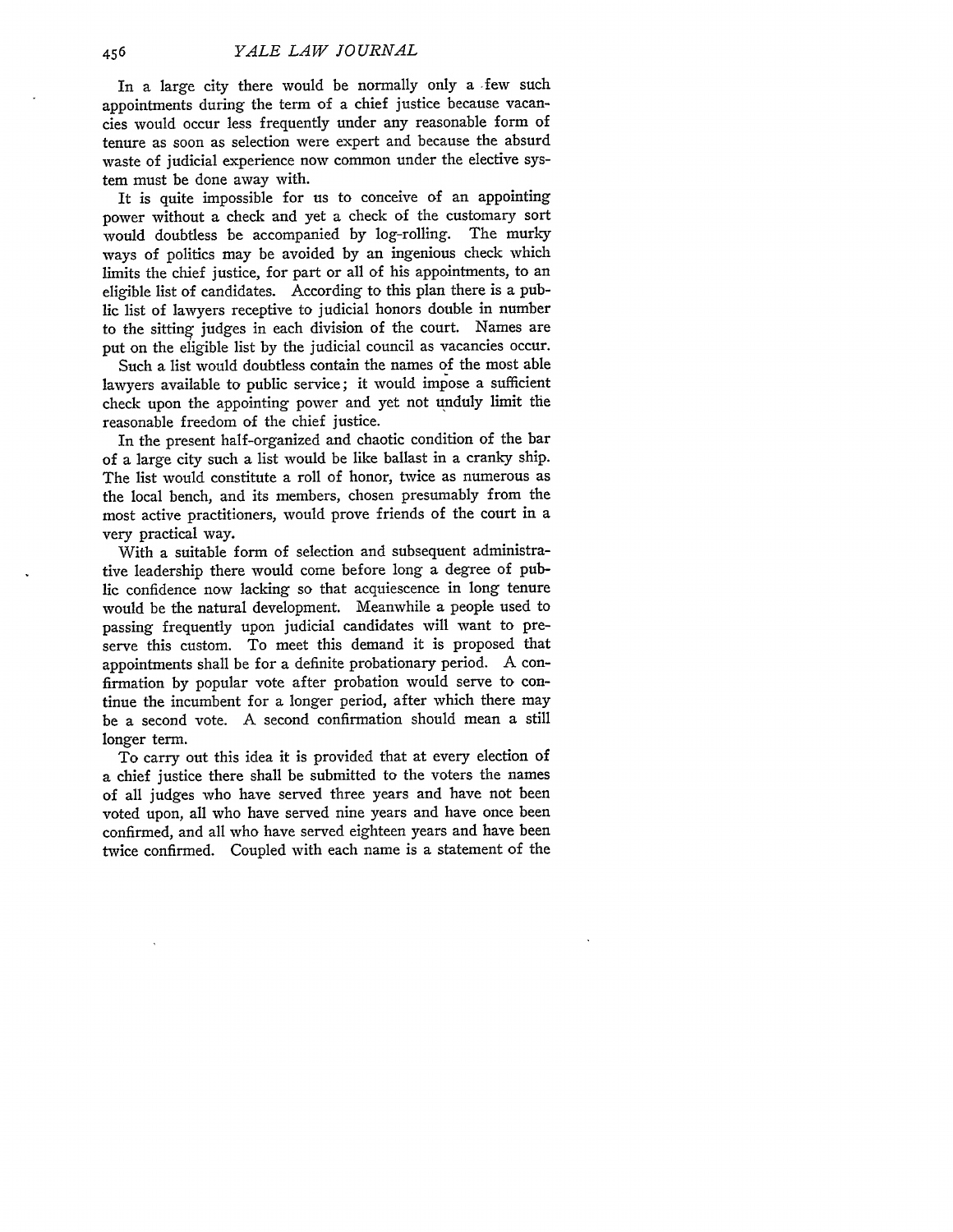length of time served and the simple query whether this judge shall be continued in office. Coming at stated intervals such a submission has none of the features of the judicial recall; it gives voters full power to retire an unsatisfactory judge; and it submits the name of the judge under terms far more favorable to a deliberate and just determination than is possible under the present system which compels the incumbent to compete at one or two elections with one or more envious rivals.

A proposal intended to secure a like benefit in the case of the elected judge is made in connection with an interesting discussion of the merits and demerits of the elective system as applied to the judicial office. -One of the reasons for difficulty in choosing judges by election lies in the fact that a mixed question is submitted; the bringing in of rival candidates, when the incumbent is willing to continue his service, is an intimation that there should be a change. Encouragement is given to campaigning which is directed toward stirring up feeling against a sitting judge. The incumbent is in a measure running against the field. There is involved some of the most objectionable elements of the recall.

These defects are not essential to an elective system. It is possible to provide for the submission of the names of sitting judges as stated above with the difference that in case of a rejection there must then be held an election open to' all candidates instead of filling the vacancy by appointment. While this would at times involve additional expense the benefits accruing would undoubtedly justify the effort and cost.

In summing up it may be noted that a first view of the organization scheme gives an impression of complexity but compared with the situation to-day in any large city it is in reality as simple as it is consistent. Perhaps the most important fact is that the judicature act merely weaves accustomed elements into a congruous whole.

For half a century and more we have attempted by minute and mandatory rules to compel judicial efficiency and we are further to-day from success than when we started. The present proposals mark a growth of political philosophy; they are aimed not at making angels of judicial officers, but of creating a machinery of justice which is workable by human beings.

The act itself studiously avoids changes in procedure, but by confiming the court organization in needed power to regulate the details of practice it paves the way to an evolution of pro